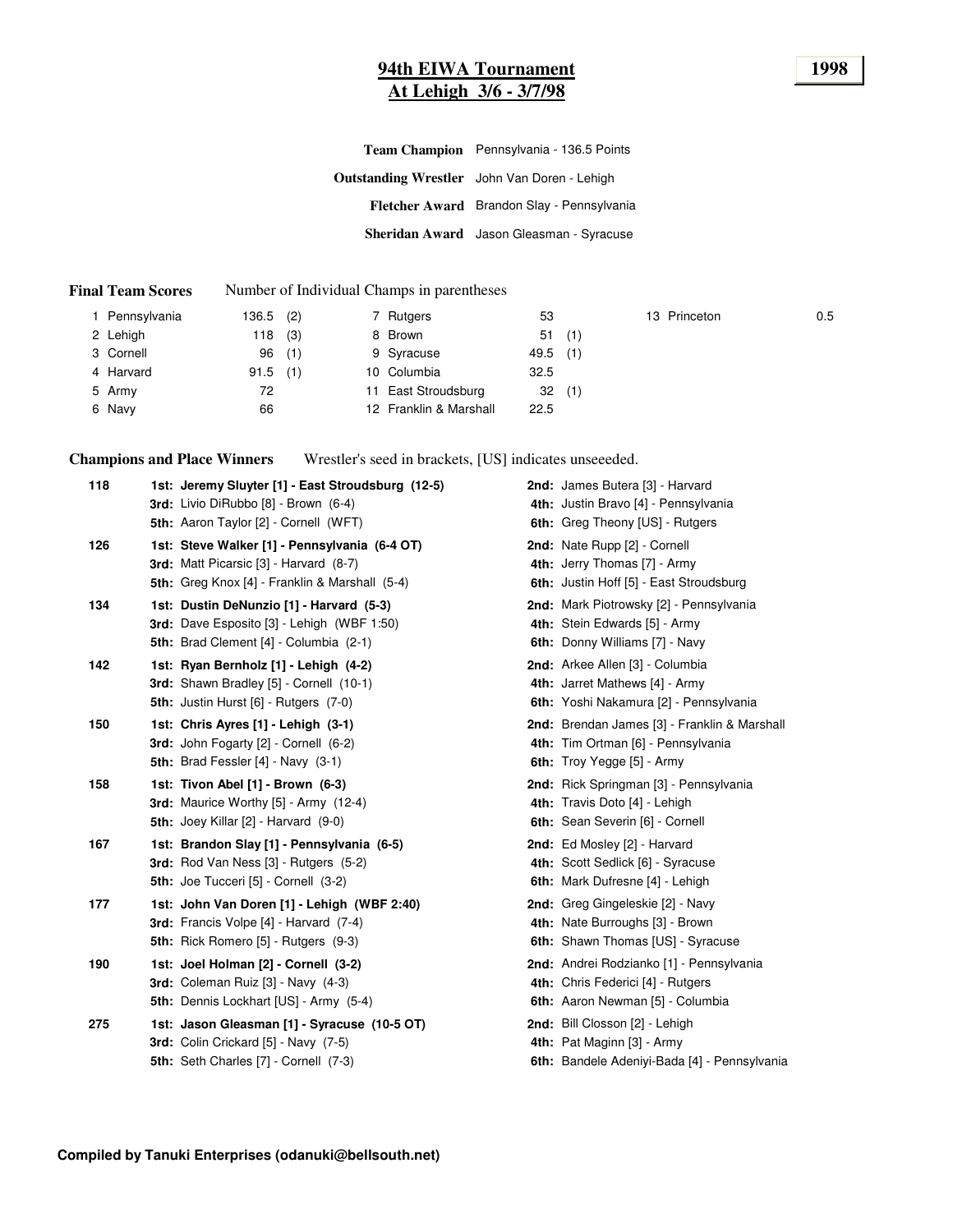# **3/6/1998 and 3/7/1998 at Lehigh 1998 EIWA Championship Page 1 of 10**

| Jeremy Sluyter, East Stroudsburg [1] |                 |                        |                              |                  |                             |  |                                   |
|--------------------------------------|-----------------|------------------------|------------------------------|------------------|-----------------------------|--|-----------------------------------|
| Marc Steyer, Princeton               |                 |                        | Jeremy Sluyter TF 17-1, 4:24 |                  |                             |  |                                   |
| Bye                                  |                 |                        |                              |                  | Jeremy Sluyter Fall 2:23    |  |                                   |
| Livio DiRubbo, Brown [8]             |                 | Livio DiRubbo          |                              |                  |                             |  |                                   |
| Mike Sferra, Lehigh [5]              |                 |                        |                              |                  |                             |  | Jeremy Sluyter 9-2                |
| Bye                                  |                 | Mike Sferra            |                              |                  |                             |  |                                   |
| Bryan Melgar, Columbia               |                 |                        |                              | Justin Bravo 8-7 |                             |  |                                   |
| Justin Bravo, Pennsylvania [4]       |                 | Justin Bravo Fall 1:48 |                              |                  |                             |  |                                   |
| Aaron Taylor, Cornell [2]            |                 |                        |                              |                  |                             |  | Jeremy Sluyter 12-5               |
| Bye                                  |                 | Aaron Taylor           |                              |                  |                             |  |                                   |
| Bye                                  |                 |                        |                              |                  | Aaron Taylor 11-3           |  |                                   |
| Scott Siegfried, Army [7]            |                 | Scott Siegfried        |                              |                  |                             |  |                                   |
| Zane Stickel, Navy [6]               |                 |                        |                              |                  |                             |  | James Butera 7-3                  |
| Greg Theony, Rutgers                 |                 | Greg Theony 3-1        |                              |                  |                             |  |                                   |
| Bye                                  |                 |                        |                              |                  | James Butera 7-5 OT         |  |                                   |
| James Butera, Harvard [3]            |                 | James Butera           |                              |                  |                             |  |                                   |
|                                      |                 |                        | <b>Consolation Bracket</b>   |                  |                             |  |                                   |
| Marc Steyer                          |                 |                        |                              |                  |                             |  |                                   |
| Bye                                  | Marc Steyer     |                        |                              |                  |                             |  |                                   |
|                                      |                 |                        | Greg Theony 5-0              |                  |                             |  |                                   |
|                                      | Greg Theony     |                        |                              |                  | Greg Theony 4-3             |  |                                   |
| Bryan Melgar                         |                 |                        |                              |                  |                             |  | Justin Bravo Fall 0:53            |
| Bye                                  | Bryan Melgar    |                        |                              |                  | Justin Bravo                |  |                                   |
|                                      |                 |                        | Bryan Melgar 8-2             |                  |                             |  |                                   |
|                                      | Scott Siegfried |                        |                              |                  |                             |  | Third Place: Livio DiRubbo 6-4    |
| Bye                                  |                 |                        |                              |                  |                             |  |                                   |
| Bye                                  |                 |                        |                              |                  |                             |  | Fifth Place: Aaron Taylor Med FFT |
|                                      |                 |                        | Mike Sferra                  |                  |                             |  |                                   |
|                                      | Mike Sferra     |                        |                              |                  | Livio DiRubbo TF 23-6, 6:00 |  |                                   |
| Zane Stickel                         |                 |                        |                              |                  |                             |  | Livio DiRubbo 14-9                |
| Bye                                  | Zane Stickel    |                        |                              |                  | Aaron Taylor                |  |                                   |
|                                      |                 |                        | Livio DiRubbo 9-3            |                  |                             |  |                                   |
|                                      | Livio DiRubbo   |                        |                              |                  |                             |  |                                   |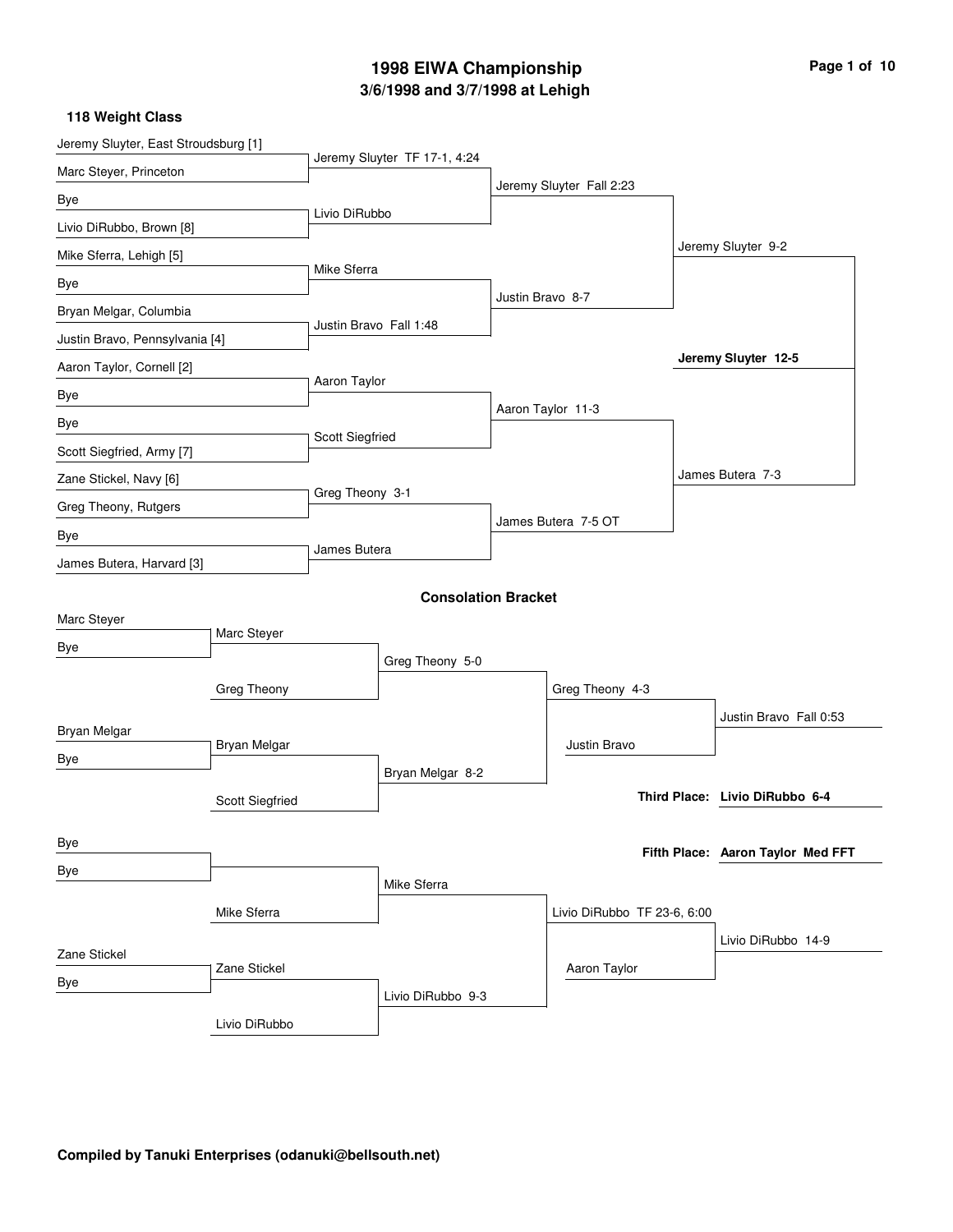# **3/6/1998 and 3/7/1998 at Lehigh 1998 EIWA Championship Page 2 of 10**

| Steve Walker, Pennsylvania [1]     |                        |                      |                            |                   |                      |                                |
|------------------------------------|------------------------|----------------------|----------------------------|-------------------|----------------------|--------------------------------|
| James Hamfeldt, Lehigh             |                        |                      | Steve Walker Fall 1:55     |                   |                      |                                |
| Bye                                |                        |                      |                            |                   | Steve Walker 6-4     |                                |
| Juan Venturi, Princeton [8]        |                        | Juan Venturi         |                            |                   |                      |                                |
| Justin Hoff, East Stroudsburg [5]  |                        |                      |                            |                   |                      | Steve Walker Fall 4:07         |
| Bye                                |                        | Justin Hoff          |                            |                   |                      |                                |
| Eric Bollette, Rutgers             |                        |                      |                            | Greg Knox 7-3     |                      |                                |
| Greg Knox, Franklin & Marshall [4] |                        | Greg Knox 5-1        |                            |                   |                      |                                |
| Nate Rupp, Cornell [2]             |                        |                      |                            |                   |                      | Steve Walker 6-4 OT            |
| Bye                                |                        | Nate Rupp            |                            |                   |                      |                                |
| John Valladares, Columbia          |                        |                      |                            | Nate Rupp 9-8     |                      |                                |
| Jerry Thomas, Army [7]             |                        | Jerry Thomas 9-7     |                            |                   |                      |                                |
| Travis Campbell, Navy [6]          |                        |                      |                            |                   |                      | Nate Rupp 6-2                  |
| Clay Weisberg, Brown               |                        | Travis Campbell 3-2  |                            |                   |                      |                                |
| Bye                                |                        |                      |                            | Matt Picarsic 8-4 |                      |                                |
| Matt Picarsic, Harvard [3]         |                        | <b>Matt Picarsic</b> |                            |                   |                      |                                |
|                                    |                        |                      | <b>Consolation Bracket</b> |                   |                      |                                |
| James Hamfeldt                     |                        |                      |                            |                   |                      |                                |
| Bye                                | James Hamfeldt         |                      |                            |                   |                      |                                |
|                                    |                        |                      | Travis Campbell 16-7       |                   |                      |                                |
|                                    | <b>Travis Campbell</b> |                      |                            |                   | Jerry Thomas 6-3     |                                |
| Eric Bollette                      |                        |                      |                            |                   |                      | Jerry Thomas 14-5              |
| Bye                                | Eric Bollette          |                      |                            |                   | Greg Knox            |                                |
|                                    |                        |                      | Jerry Thomas 4-3           |                   |                      | Third Place: Matt Picarsic 8-7 |
|                                    | Jerry Thomas           |                      |                            |                   |                      |                                |
| John Valladares                    |                        |                      |                            |                   |                      | Fifth Place: Greg Knox 5-4     |
| Bye                                | John Valladares        |                      |                            |                   |                      |                                |
|                                    |                        |                      | Justin Hoff 9-1            |                   |                      |                                |
|                                    | Justin Hoff            |                      |                            |                   | Justin Hoff 13-12    |                                |
| Clay Weisberg                      |                        |                      |                            |                   |                      | Matt Picarsic Fall 1:12        |
| Bye                                | Clay Weisberg          |                      |                            |                   | <b>Matt Picarsic</b> |                                |
|                                    |                        |                      | Juan Venturi 10-5          |                   |                      |                                |
|                                    | Juan Venturi           |                      |                            |                   |                      |                                |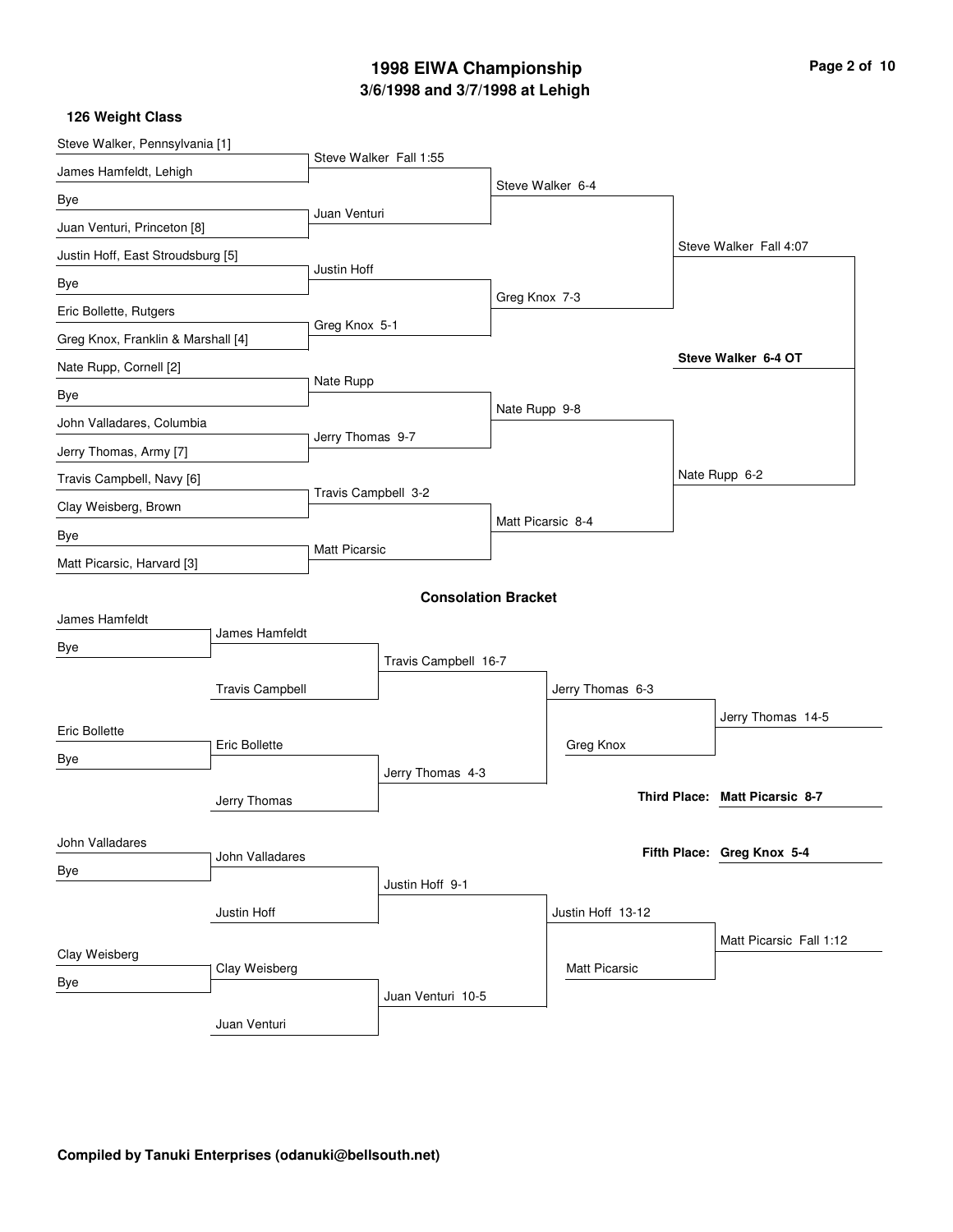# **3/6/1998 and 3/7/1998 at Lehigh 1998 EIWA Championship Page 3 of 10**

| Dustin DeNunzio, Harvard [1]      |                   |                      |                            |                  |                          |  |                                      |
|-----------------------------------|-------------------|----------------------|----------------------------|------------------|--------------------------|--|--------------------------------------|
| Bye                               |                   | Dustin DeNunzio      |                            |                  |                          |  |                                      |
| Louie Delauro, East Stroudsburg   |                   |                      |                            |                  | Dustin DeNunzio 10-2     |  |                                      |
| Tom Wysocki, Rutgers [8]          |                   |                      | Tom Wysocki Fall 4:52      |                  |                          |  |                                      |
| Stein Edwards, Army [5]           |                   |                      |                            |                  |                          |  | Dustin DeNunzio 13-3                 |
| Bye                               |                   | Stein Edwards        |                            |                  |                          |  |                                      |
| Brian Kapp, Franklin & Marshall   |                   |                      |                            |                  | Stein Edwards 6-4        |  |                                      |
| Brad Clement, Columbia [4]        |                   | Brad Clement 8-4     |                            |                  |                          |  |                                      |
| Mark Piotrowsky, Pennsylvania [2] |                   |                      |                            |                  |                          |  | Dustin DeNunzio 5-3                  |
| Bye                               |                   | Mark Piotrowsky      |                            |                  |                          |  |                                      |
| Matt Reber, Princeton             |                   |                      |                            |                  | Mark Piotrowsky 12-4     |  |                                      |
| Donny Williams, Navy [7]          |                   | Donny Williams 6-2   |                            |                  |                          |  |                                      |
| Ernest DeLeon, Brown              |                   |                      |                            |                  |                          |  | Mark Piotrowsky 5-4                  |
| Jim Matarese, Cornell [6]         |                   | Ernest DeLeon 5-3 OT |                            |                  |                          |  |                                      |
| Bye                               |                   |                      |                            |                  | Dave Esposito Fall 1:11  |  |                                      |
| Dave Esposito, Lehigh [3]         |                   | Dave Esposito        |                            |                  |                          |  |                                      |
|                                   |                   |                      | <b>Consolation Bracket</b> |                  |                          |  |                                      |
| Louie Delauro                     |                   |                      |                            |                  |                          |  |                                      |
| Bye                               | Louie Delauro     |                      |                            |                  |                          |  |                                      |
|                                   |                   | Ernest DeLeon 4-2 OT |                            |                  |                          |  |                                      |
|                                   | Ernest DeLeon     |                      |                            |                  | Donny Williams Fall 6:37 |  |                                      |
| <b>Brian Kapp</b>                 |                   |                      |                            |                  |                          |  | Stein Edwards 2-1 TB                 |
| Bye                               | <b>Brian Kapp</b> |                      |                            |                  | <b>Stein Edwards</b>     |  |                                      |
|                                   |                   |                      | Donny Williams 10-4        |                  |                          |  |                                      |
|                                   | Donny Williams    |                      |                            |                  |                          |  | Third Place: Dave Esposito Fall 1:50 |
| Matt Reber                        |                   |                      |                            |                  |                          |  |                                      |
| Bye                               | Matt Reber        |                      |                            |                  |                          |  | Fifth Place: Brad Clement 2-1 OT     |
|                                   |                   |                      | Brad Clement 15-3          |                  |                          |  |                                      |
|                                   |                   |                      |                            | Brad Clement 3-2 |                          |  |                                      |
| Jim Matarese                      |                   |                      |                            |                  |                          |  | Dave Esposito Fall 4:44              |
| Bye                               | Jim Matarese      |                      |                            |                  | Dave Esposito            |  |                                      |
|                                   |                   |                      | Tom Wysocki 8-3            |                  |                          |  |                                      |
|                                   | Tom Wysocki       |                      |                            |                  |                          |  |                                      |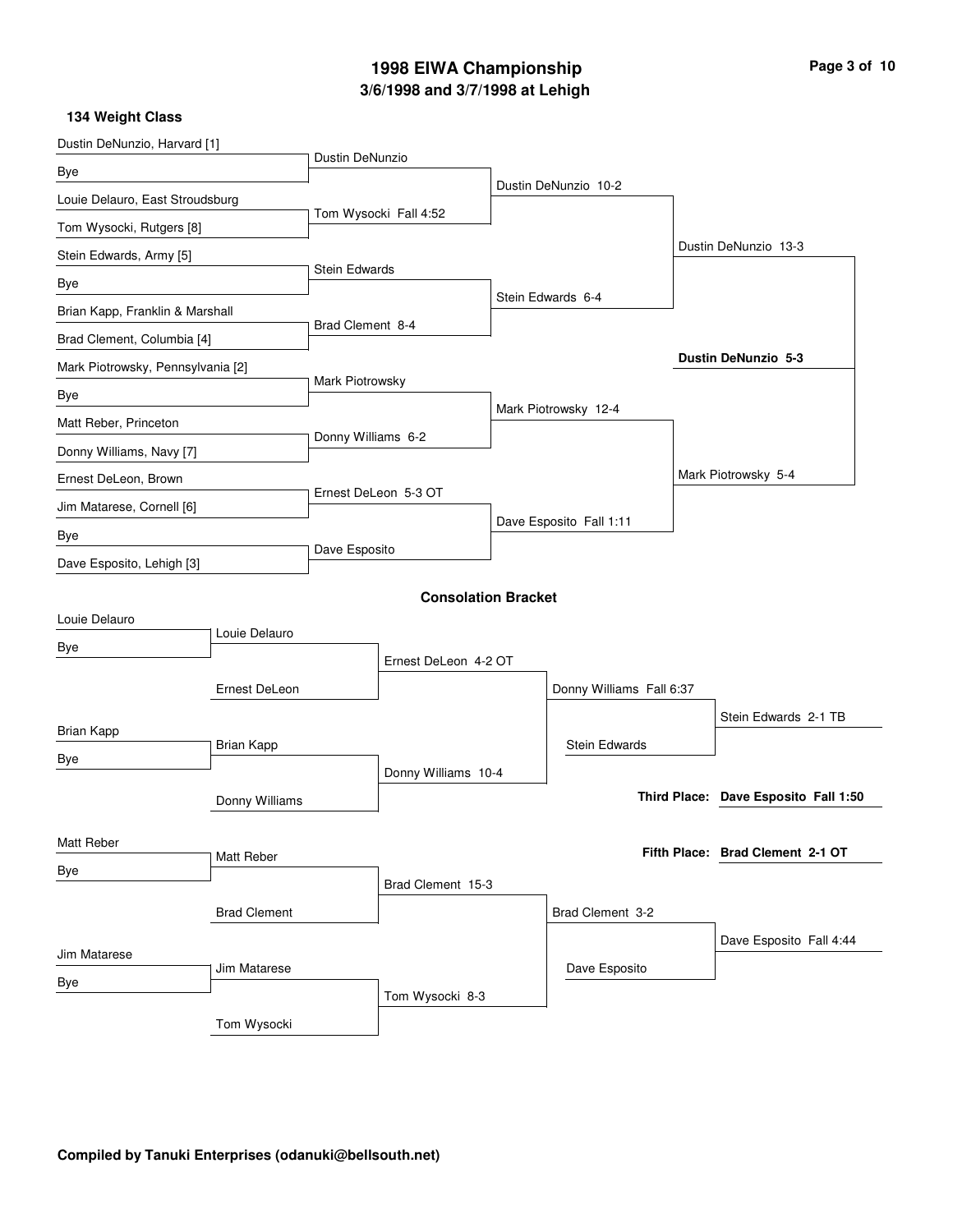### **3/6/1998 and 3/7/1998 at Lehigh 1998 EIWA Championship Page 4 of 10**

#### Ryan Bernholz, Lehigh [1] Craig McDermott, Navy Bobby Crick, Franklin & Marshall Jerry Seawood, Syracuse [8] Shawn Bradley, Cornell [5] Brian Weida, East Stroudsburg Jarret Mathews, Army [4] Yoshi Nakamura, Pennsylvania [2] Tom Kiler, Harvard Alex Ottiano, Brown [7] Justin Hurst, Rutgers [6] Jeffrey Bernd, Princeton Arkee Allen, Columbia [3] Ryan Bernholz TF 21-6, 7:00 Jerry Seawood Fall 3:23 Shawn Bradley Jarret Mathews 10-5 Yoshi Nakamura 7-4 Alex Ottiano Justin Hurst Arkee Allen 13-5 Ryan Bernholz 8-4 Jarret Mathews 3-2 Yoshi Nakamura 5-3 Arkee Allen 6-3 Ryan Bernholz 7-2 Arkee Allen 7-6 OT **Ryan Bernholz 4-2 142 Weight Class Consolation Bracket** Craig McDermott Bobby Crick Brian Weida Justin Hurst Tom Kiler Alex Ottiano Craig McDermott Fall 1:33 Brian Weida Tom Kiler Justin Hurst 5-2 Alex Ottiano 16-5 Shawn Bradley 12-5 Justin Hurst 6-4 Jarret Mathews Jarret Mathews 7-6 **Shawn Bradley 10-1 Third Place: Justin Hurst 7-0 Fifth Place:**

Shawn Bradley Jeffrey Bernd Bye Jerry Seawood Jeffrey Bernd Jerry Seawood 14-4 Shawn Bradley 4-3 Yoshi Nakamura Shawn Bradley 6-4

#### **Compiled by Tanuki Enterprises (odanuki@bellsouth.net)**

Bye

Bye

Bye

Bye

Bye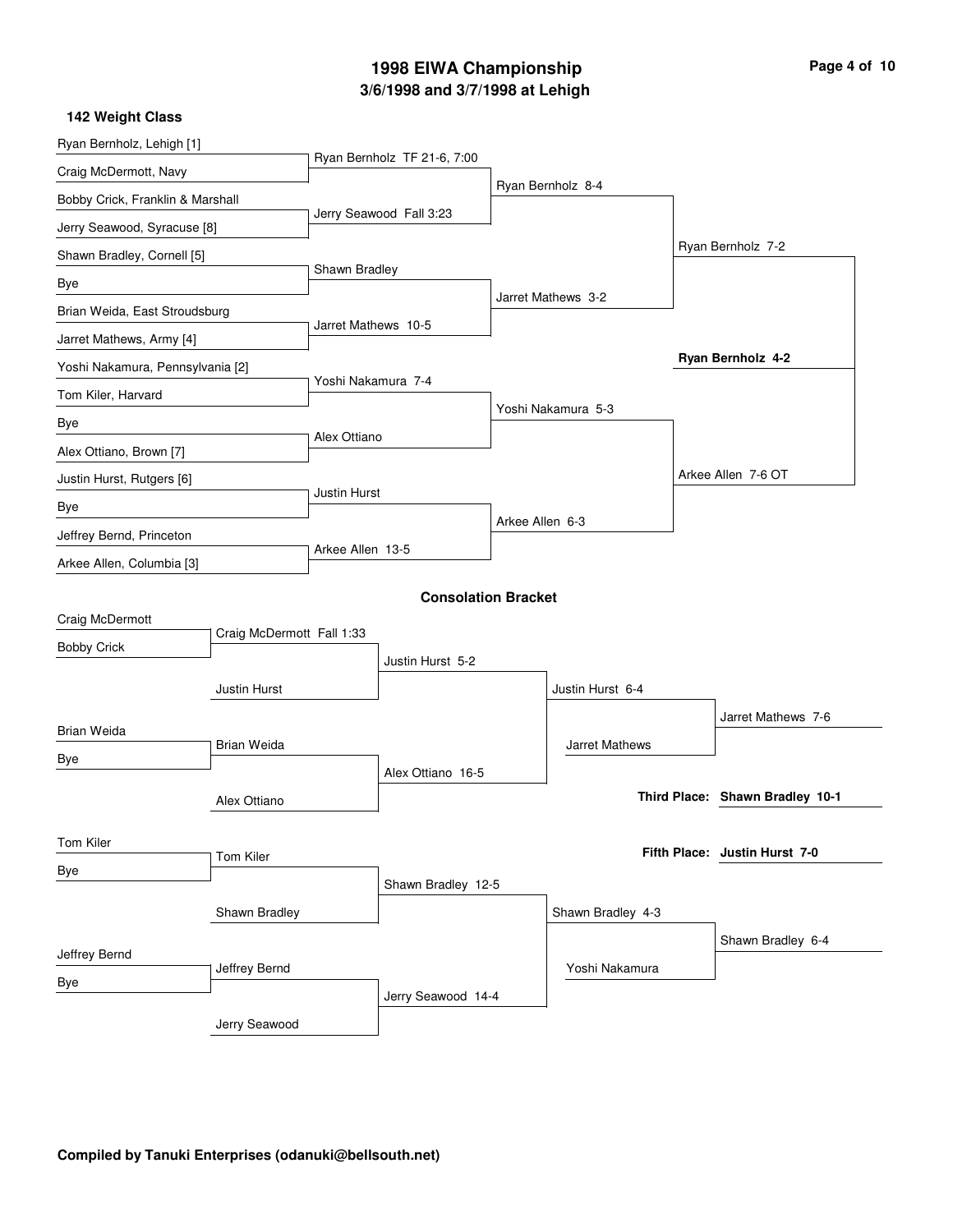# **3/6/1998 and 3/7/1998 at Lehigh 1998 EIWA Championship Page 5 of 10**

| Chris Ayres, Lehigh [1]                |                               |                       |                            |                  |                     |                                  |
|----------------------------------------|-------------------------------|-----------------------|----------------------------|------------------|---------------------|----------------------------------|
| Robert Buyea, Syracuse                 |                               | Chris Ayres Fall 4:39 |                            |                  |                     |                                  |
| Ryan Bonfiglio, Princeton              |                               |                       |                            |                  | Chris Ayres 10-9    |                                  |
| Brad McDonald, Brown [8]               |                               | Brad McDonald 17-3    |                            |                  |                     |                                  |
| Troy Yegge, Army [5]                   |                               |                       |                            |                  |                     | Chris Ayres 12-2                 |
| Bye                                    |                               | <b>Troy Yegge</b>     |                            |                  |                     |                                  |
| Travis Von Tobel, Columbia             |                               |                       |                            | Brad Fessler 5-3 |                     |                                  |
| Brad Fessler, Navy [4]                 |                               | Brad Fessler 5-4 OT   |                            |                  |                     |                                  |
| John Fogarty, Cornell [2]              |                               |                       |                            |                  |                     | Chris Ayres 3-1                  |
| Nate Ackerman, Harvard                 |                               |                       | John Fogarty 4-1           |                  |                     |                                  |
| Bye                                    |                               |                       |                            |                  | John Fogarty 8-4    |                                  |
| Doug Riddell, Rutgers [7]              |                               | Doug Riddell          |                            |                  |                     |                                  |
| Tim Ortman, Pennsylvania [6]           |                               |                       |                            |                  |                     | Brendan James 8-4                |
|                                        | Tony Vitale, East Stroudsburg |                       | Tim Ortman 9-1             |                  |                     |                                  |
| Bye                                    |                               |                       |                            |                  | Brendan James 6-0   |                                  |
| Brendan James, Franklin & Marshall [3] |                               | <b>Brendan James</b>  |                            |                  |                     |                                  |
|                                        |                               |                       | <b>Consolation Bracket</b> |                  |                     |                                  |
| Robert Buyea                           |                               |                       |                            |                  |                     |                                  |
| Ryan Bonfiglio                         | Robert Buyea 8-2              |                       |                            |                  |                     |                                  |
|                                        |                               |                       | Tim Ortman 3-0             |                  |                     |                                  |
|                                        | Tim Ortman                    |                       |                            |                  | Tim Ortman 11-3     |                                  |
| <b>Travis Von Tobel</b>                |                               |                       |                            |                  |                     | Tim Ortman 10-4                  |
| Bye                                    | <b>Travis Von Tobel</b>       |                       |                            |                  | <b>Brad Fessler</b> |                                  |
|                                        |                               |                       | Travis Von Tobel 6-3       |                  |                     |                                  |
|                                        | Doug Riddell                  |                       |                            |                  |                     | Third Place: John Fogarty 6-2    |
| Nate Ackerman                          |                               |                       |                            |                  |                     |                                  |
| Bye                                    | Nate Ackerman                 |                       |                            |                  |                     | Fifth Place: Brad Fessler 3-1 OT |
|                                        |                               |                       | Troy Yegge Fall 3:17       |                  |                     |                                  |
|                                        |                               |                       |                            | Troy Yegge 12-2  |                     |                                  |
| <b>Tony Vitale</b>                     |                               |                       |                            |                  |                     | John Fogarty 7-2                 |
| Bye                                    | <b>Tony Vitale</b>            |                       |                            |                  | John Fogarty        |                                  |
|                                        |                               |                       | Brad McDonald 3-1          |                  |                     |                                  |
|                                        | <b>Brad McDonald</b>          |                       |                            |                  |                     |                                  |

**150 Weight Class**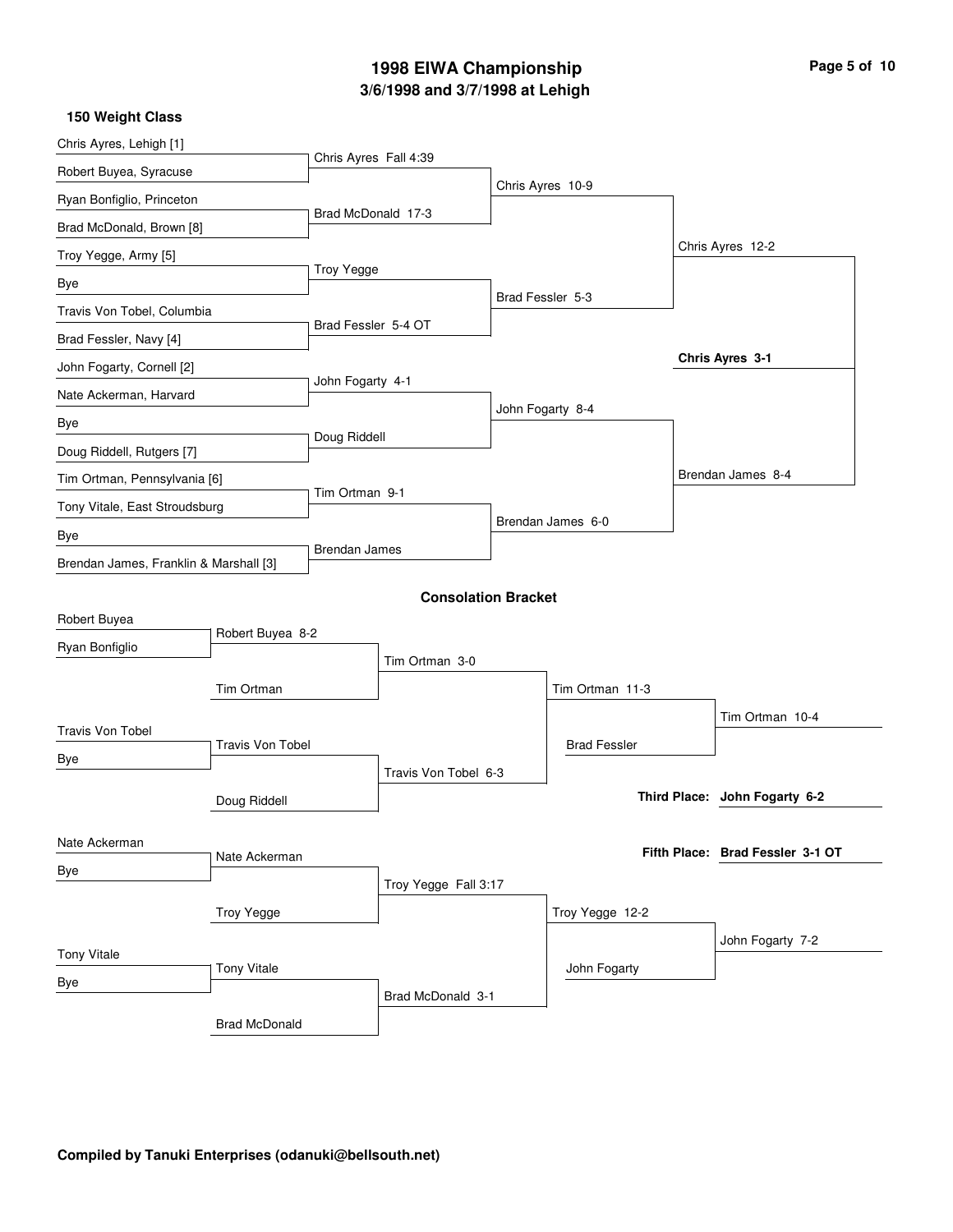# **3/6/1998 and 3/7/1998 at Lehigh 1998 EIWA Championship Page 6 of 10**

| Tivon Abel, Brown [1]                 |                      |                       |                            |                 |                          |  |                                  |
|---------------------------------------|----------------------|-----------------------|----------------------------|-----------------|--------------------------|--|----------------------------------|
| Bye                                   |                      | <b>Tivon Abel</b>     |                            |                 |                          |  |                                  |
| Dan LePage, Syracuse                  |                      |                       |                            | Tivon Abel 12-4 |                          |  |                                  |
| Mark Newman, Navy [8]                 |                      |                       | Mark Newman Fall 6:02      |                 |                          |  |                                  |
| Maurice Worthy, Army [5]              |                      |                       |                            |                 |                          |  | Tivon Abel 9-6                   |
| Bye                                   |                      | Maurice Worthy        |                            |                 |                          |  |                                  |
| Jarret Hoff, East Stroudsburg         |                      |                       |                            |                 | Maurice Worthy 8-7       |  |                                  |
| Travis Doto, Lehigh [4]               |                      |                       | Travis Doto TF 18-3, 5:36  |                 |                          |  |                                  |
| Joey Killar, Harvard [2]              |                      |                       |                            |                 |                          |  | Tivon Abel 6-3                   |
| Sean Groszkowski, Franklin & Marshall |                      | Joey Killar Fall 1:10 |                            |                 |                          |  |                                  |
| Scott Pasquini, Princeton             |                      |                       |                            |                 | Joey Killar Fall 4:36    |  |                                  |
| Jim McLean, Rutgers [7]               |                      | Jim McLean 10-6       |                            |                 |                          |  |                                  |
| Sean Severin, Cornell [6]             |                      |                       |                            |                 |                          |  | Rick Springman 6-4 OT            |
| Steve Boothe, Columbia                |                      |                       | Sean Severin Fall 2:35     |                 |                          |  |                                  |
| Bye                                   |                      |                       |                            |                 | Rick Springman Fall 3:57 |  |                                  |
| Rick Springman, Pennsylvania [3]      |                      | Rick Springman        |                            |                 |                          |  |                                  |
|                                       |                      |                       | <b>Consolation Bracket</b> |                 |                          |  |                                  |
| Dan LePage                            |                      |                       |                            |                 |                          |  |                                  |
| Bye                                   | Dan LePage           |                       |                            |                 |                          |  |                                  |
|                                       |                      |                       | Sean Severin 2-0           |                 |                          |  |                                  |
|                                       | Sean Severin         |                       |                            |                 | Sean Severin 4-3         |  |                                  |
| Jarret Hoff                           |                      |                       |                            |                 |                          |  | Maurice Worthy 6-1               |
| Bye                                   | Jarret Hoff          |                       |                            |                 | Maurice Worthy           |  |                                  |
|                                       |                      |                       | Jarret Hoff Fall 5:54      |                 |                          |  |                                  |
|                                       | Jim McLean           |                       |                            |                 |                          |  | Third Place: Maurice Worthy 12-4 |
| Sean Groszkowski                      |                      |                       |                            |                 |                          |  |                                  |
| Scott Pasquini                        | Sean Groszkowski 7-5 |                       |                            |                 |                          |  | Fifth Place: Joey Killar 9-0     |
|                                       |                      |                       | Travis Doto 14-4           |                 |                          |  |                                  |
| <b>Travis Doto</b>                    |                      |                       |                            |                 | Travis Doto 5-2          |  |                                  |
| Steve Boothe                          |                      |                       |                            |                 |                          |  | Travis Doto 3-2                  |
| Bye                                   | Steve Boothe         |                       |                            |                 | Joey Killar              |  |                                  |
|                                       |                      |                       | Mark Newman 9-1            |                 |                          |  |                                  |
|                                       | Mark Newman          |                       |                            |                 |                          |  |                                  |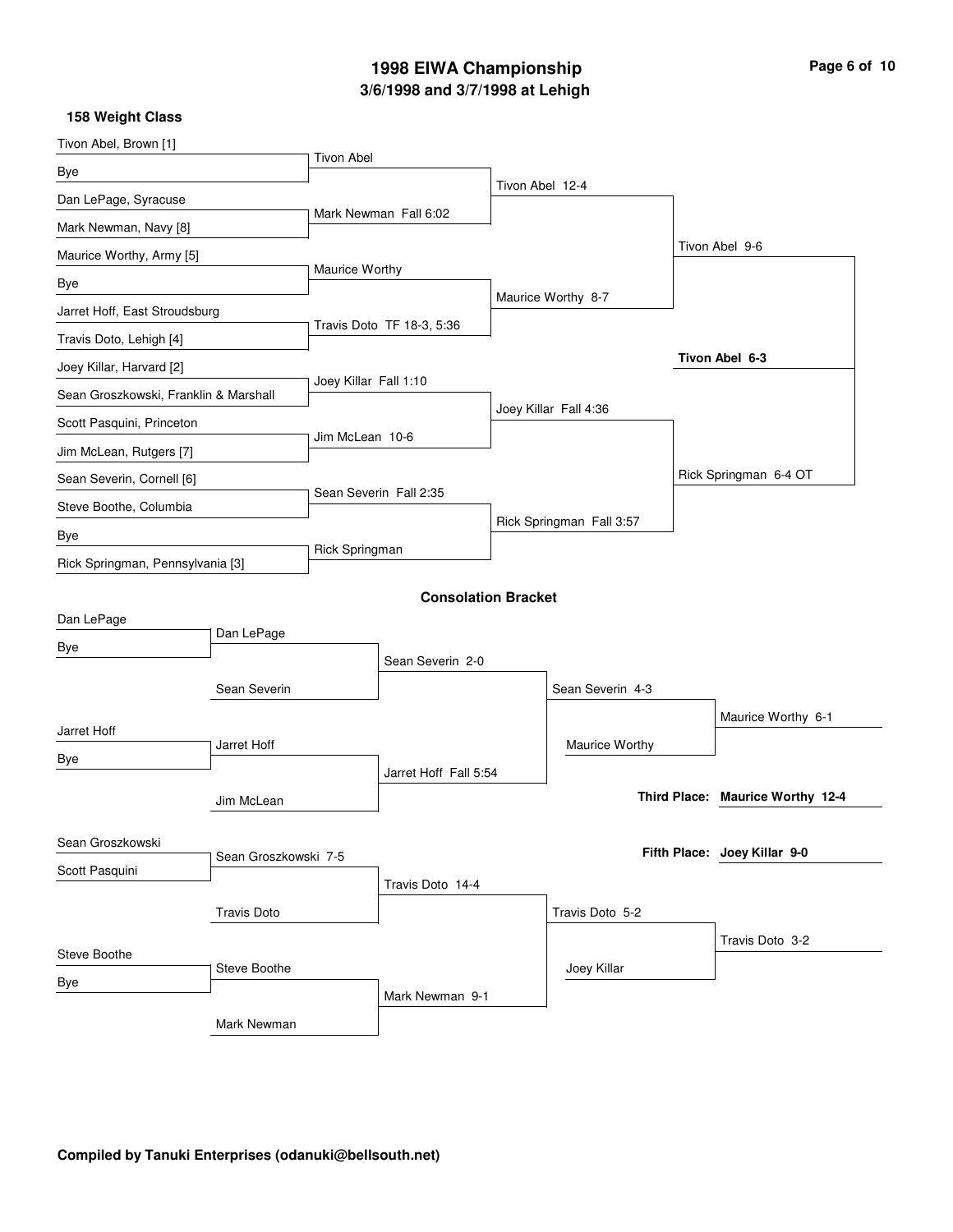# **3/6/1998 and 3/7/1998 at Lehigh 1998 EIWA Championship Page 7 of 10**

| Brandon Slay, Pennsylvania [1]   |                      |                       |                            |                   |                            |  |                               |  |
|----------------------------------|----------------------|-----------------------|----------------------------|-------------------|----------------------------|--|-------------------------------|--|
| Brian Foran, Princeton           |                      |                       | Brandon Slay Fall 4:31     |                   |                            |  |                               |  |
| Bye                              |                      |                       |                            |                   | Brandon Slay TF 16-1, 3:42 |  |                               |  |
| Dan Long, East Stroudsburg [8]   |                      | Dan Long              |                            |                   |                            |  |                               |  |
| Joe Tucceri, Cornell [5]         |                      |                       |                            |                   |                            |  | Brandon Slay 10-3             |  |
| Aaron Greco, Columbia            |                      | Joe Tucceri Fall 6:30 |                            |                   |                            |  |                               |  |
| Bye                              |                      |                       |                            |                   | Mark Dufresne 3-1 OT       |  |                               |  |
| Mark Dufresne, Lehigh [4]        |                      | <b>Mark Dufresne</b>  |                            |                   |                            |  |                               |  |
| Ed Mosley, Harvard [2]           |                      |                       |                            |                   |                            |  | Brandon Slay 6-5              |  |
| Bye                              |                      | Ed Mosley             |                            |                   |                            |  |                               |  |
| Glenn Reiss, Franklin & Marshall |                      |                       |                            | Ed Mosley 7-4     |                            |  |                               |  |
| Karl Haywood, Navy [7]           |                      | Karl Haywood 15-4     |                            |                   |                            |  |                               |  |
| Scott Sedlick, Syracuse [6]      |                      |                       |                            |                   |                            |  | Ed Mosley 4-1                 |  |
| Marc DeGaetano, Brown            | Scott Sedlick 2-1    |                       |                            |                   |                            |  |                               |  |
| Joe Letko, Army                  |                      |                       |                            | Rod Van Ness 12-2 |                            |  |                               |  |
| Rod Van Ness, Rutgers [3]        |                      |                       | Rod Van Ness 7-0           |                   |                            |  |                               |  |
|                                  |                      |                       | <b>Consolation Bracket</b> |                   |                            |  |                               |  |
| <b>Brian Foran</b>               |                      |                       |                            |                   |                            |  |                               |  |
| Bye                              | <b>Brian Foran</b>   |                       |                            |                   |                            |  |                               |  |
|                                  |                      |                       | Scott Sedlick 6-0          |                   |                            |  |                               |  |
|                                  | <b>Scott Sedlick</b> |                       |                            |                   | Scott Sedlick 12-3         |  |                               |  |
| Aaron Greco                      |                      |                       |                            |                   |                            |  | Scott Sedlick 8-2             |  |
| Bye                              | Aaron Greco          |                       |                            |                   | <b>Mark Dufresne</b>       |  |                               |  |
|                                  |                      |                       | Aaron Greco 7-2            |                   |                            |  |                               |  |
|                                  | Karl Haywood         |                       |                            |                   |                            |  | Third Place: Rod Van Ness 5-2 |  |
| <b>Glenn Reiss</b>               |                      |                       |                            |                   |                            |  |                               |  |
| Bye                              | Glenn Reiss          |                       |                            |                   |                            |  | Fifth Place: Joe Tucceri 3-2  |  |
|                                  |                      |                       | Joe Tucceri Fall 1:44      |                   |                            |  |                               |  |
|                                  |                      |                       |                            | Joe Tucceri 3-0   |                            |  |                               |  |
| Marc DeGaetano                   |                      |                       |                            |                   |                            |  | Rod Van Ness 4-4 TB           |  |
| Joe Letko                        | Joe Letko 14-10      |                       |                            |                   | Rod Van Ness               |  |                               |  |
|                                  |                      |                       | Dan Long 6-2               |                   |                            |  |                               |  |
|                                  | Dan Long             |                       |                            |                   |                            |  |                               |  |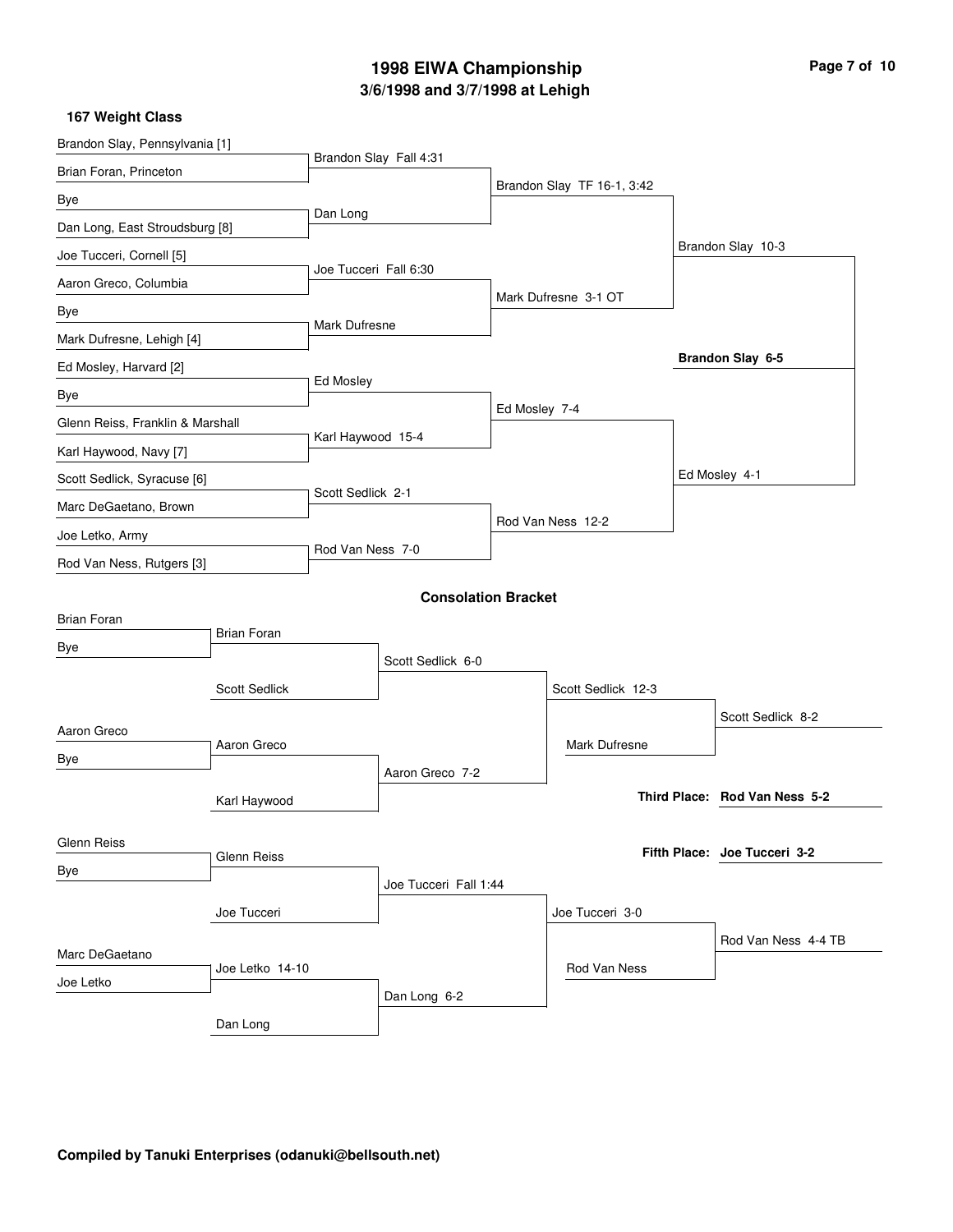# **3/6/1998 and 3/7/1998 at Lehigh 1998 EIWA Championship Page 8 of 10**

| John Van Doren, Lehigh [1]        |                        |                                |                            |                       |                        |  |                                |
|-----------------------------------|------------------------|--------------------------------|----------------------------|-----------------------|------------------------|--|--------------------------------|
| Shawn Thomas, Syracuse            |                        |                                | John Van Doren Fall 4:31   |                       |                        |  |                                |
| Bye                               |                        |                                |                            |                       | John Van Doren 17-5    |  |                                |
| Dennis Banks, Army [8]            |                        | <b>Dennis Banks</b>            |                            |                       |                        |  |                                |
| Rick Romero, Rutgers [5]          |                        |                                |                            |                       |                        |  | John Van Doren 14-8            |
| Jay Kenul, Columbia               |                        |                                | Rick Romero Fall 5:56      |                       |                        |  |                                |
| Bye                               |                        |                                |                            |                       | Francis Volpe 9-8      |  |                                |
| Francis Volpe, Harvard [4]        |                        | Francis Volpe                  |                            |                       |                        |  |                                |
| Greg Gingeleskie, Navy [2]        |                        |                                |                            |                       |                        |  | John Van Doren Fall 2:40       |
| Chris McLaughlin, Princeton       |                        | Greg Gingeleskie TF 15-0, 2:21 |                            |                       |                        |  |                                |
| Bye                               |                        |                                |                            |                       | Greg Gingeleskie 18-6  |  |                                |
| Mike Fickell, Pennsylvania [7]    |                        | Mike Fickell                   |                            |                       |                        |  |                                |
| Ottie Pendleton, Cornell [6]      |                        |                                |                            |                       |                        |  | Greg Gingeleskie 13-6          |
| Jason Tanner, Franklin & Marshall |                        | Ottie Pendleton Fall 2:22      |                            |                       |                        |  |                                |
| Santo Morici, East Stroudsburg    |                        |                                |                            | Nate Burroughs 9-7 OT |                        |  |                                |
| Nate Burroughs, Brown [3]         |                        | Nate Burroughs 6-3             |                            |                       |                        |  |                                |
|                                   |                        |                                | <b>Consolation Bracket</b> |                       |                        |  |                                |
| Shawn Thomas                      | Shawn Thomas           |                                |                            |                       |                        |  |                                |
| Bye                               |                        |                                | Shawn Thomas Fall 4:19     |                       |                        |  |                                |
|                                   |                        |                                |                            |                       |                        |  |                                |
|                                   | <b>Ottie Pendleton</b> |                                |                            |                       | Shawn Thomas Fall 3:34 |  |                                |
| Jay Kenul                         |                        |                                |                            |                       |                        |  | Francis Volpe 9-1              |
| Bye                               | Jay Kenul              |                                |                            |                       | <b>Francis Volpe</b>   |  |                                |
|                                   | Mike Fickell           |                                | Mike Fickell TF 17-1, 5:47 |                       |                        |  | Third Place: Francis Volpe 7-4 |
|                                   |                        |                                |                            |                       |                        |  |                                |
| Chris McLaughlin                  | Chris McLaughlin       |                                |                            |                       |                        |  | Fifth Place: Rick Romero 9-3   |
| Bye                               |                        |                                | Rick Romero Fall 5:05      |                       |                        |  |                                |
|                                   | <b>Rick Romero</b>     |                                |                            |                       | Rick Romero 7-3        |  |                                |
|                                   |                        |                                |                            |                       |                        |  | Nate Burroughs 6-2             |
| Jason Tanner                      | Santo Morici 6-1       |                                |                            |                       | Nate Burroughs         |  |                                |
| Santo Morici                      |                        |                                | Santo Morici 5-3           |                       |                        |  |                                |
|                                   | Dennis Banks           |                                |                            |                       |                        |  |                                |
|                                   |                        |                                |                            |                       |                        |  |                                |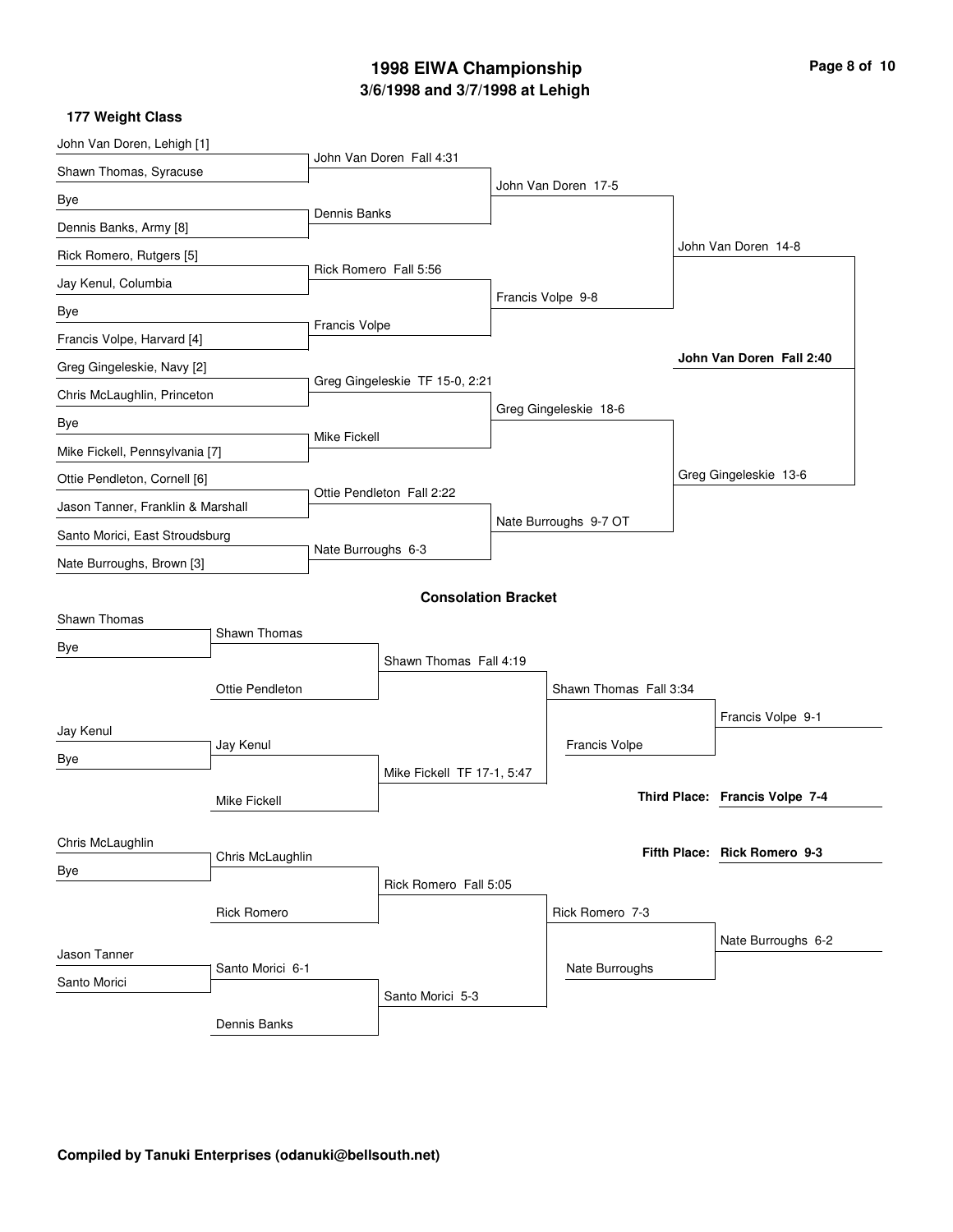# **3/6/1998 and 3/7/1998 at Lehigh 1998 EIWA Championship Page 9 of 10**

| Andrei Rodzianko, Pennsylvania [1]     |                            |                     |                              |                 |                           |  |                                  |  |  |  |
|----------------------------------------|----------------------------|---------------------|------------------------------|-----------------|---------------------------|--|----------------------------------|--|--|--|
| Ike Himowitz, Princeton                |                            |                     | Andrei Rodzianko Fall 1:42   |                 |                           |  |                                  |  |  |  |
| Rob Durbin, Harvard                    |                            |                     |                              |                 | Andrei Rodzianko 12-2     |  |                                  |  |  |  |
| Jon Hartunian, Syracuse [8]            |                            | Rob Durbin 10-6     |                              |                 |                           |  |                                  |  |  |  |
| Aaron Newman, Columbia [5]             |                            |                     |                              |                 |                           |  | Andrei Rodzianko 13-4            |  |  |  |
| Paul Bracciodieta, Franklin & Marshall |                            | Aaron Newman 9-0    |                              |                 |                           |  |                                  |  |  |  |
| Bye                                    |                            |                     |                              |                 | Chris Federici 4-2        |  |                                  |  |  |  |
| Chris Federici, Rutgers [4]            |                            | Chris Federici      |                              |                 |                           |  |                                  |  |  |  |
| Joel Holman, Cornell [2]               |                            |                     |                              |                 |                           |  | Joel Holman 3-2                  |  |  |  |
| Bye                                    |                            | Joel Holman         |                              |                 |                           |  |                                  |  |  |  |
| Glauco Lolli-Ghetti, Lehigh            |                            |                     |                              | Joel Holman 6-5 |                           |  |                                  |  |  |  |
| Zdravko Divjak, Brown [7]              |                            | Zdravko Divjak 10-1 |                              |                 |                           |  |                                  |  |  |  |
| Jeff Wolfe, East Stroudsburg [6]       |                            |                     |                              |                 |                           |  | Joel Holman 5-4                  |  |  |  |
| Dennis Lockhart, Army                  |                            | Dennis Lockhart 4-3 |                              |                 |                           |  |                                  |  |  |  |
| Bye                                    |                            |                     |                              |                 | Coleman Ruiz 6-4          |  |                                  |  |  |  |
| Coleman Ruiz, Navy [3]                 |                            | Coleman Ruiz        |                              |                 |                           |  |                                  |  |  |  |
|                                        | <b>Consolation Bracket</b> |                     |                              |                 |                           |  |                                  |  |  |  |
| Ike Himowitz                           |                            |                     |                              |                 |                           |  |                                  |  |  |  |
| Jon Hartunian                          | Jon Hartunian Fall 3:00    |                     |                              |                 |                           |  |                                  |  |  |  |
|                                        |                            | Dennis Lockhart 6-2 |                              |                 |                           |  |                                  |  |  |  |
|                                        | Dennis Lockhart            |                     |                              |                 | Dennis Lockhart Fall 3:27 |  |                                  |  |  |  |
| Paul Bracciodieta                      |                            |                     |                              |                 |                           |  | Chris Federici 5-2               |  |  |  |
| Bye                                    | Paul Bracciodieta          |                     |                              |                 | Chris Federici            |  |                                  |  |  |  |
|                                        |                            |                     | Zdravko Divjak TF 16-0, 4:03 |                 |                           |  |                                  |  |  |  |
|                                        | Zdravko Divjak             |                     |                              |                 |                           |  | Third Place: Coleman Ruiz 4-3    |  |  |  |
| Glauco Lolli-Ghetti                    |                            |                     |                              |                 |                           |  |                                  |  |  |  |
| Bye                                    | Glauco Lolli-Ghetti        |                     |                              |                 |                           |  | Fifth Place: Dennis Lockhart 5-4 |  |  |  |
|                                        |                            | Aaron Newman 5-0    |                              |                 |                           |  |                                  |  |  |  |
| Aaron Newman                           |                            |                     |                              |                 | Aaron Newman 7-2          |  |                                  |  |  |  |
| Jeff Wolfe                             |                            |                     |                              |                 |                           |  | Coleman Ruiz 8-2                 |  |  |  |
| Bye                                    | Jeff Wolfe                 |                     |                              |                 | Coleman Ruiz              |  |                                  |  |  |  |
|                                        |                            |                     | Rob Durbin 10-8              |                 |                           |  |                                  |  |  |  |
|                                        | Rob Durbin                 |                     |                              |                 |                           |  |                                  |  |  |  |